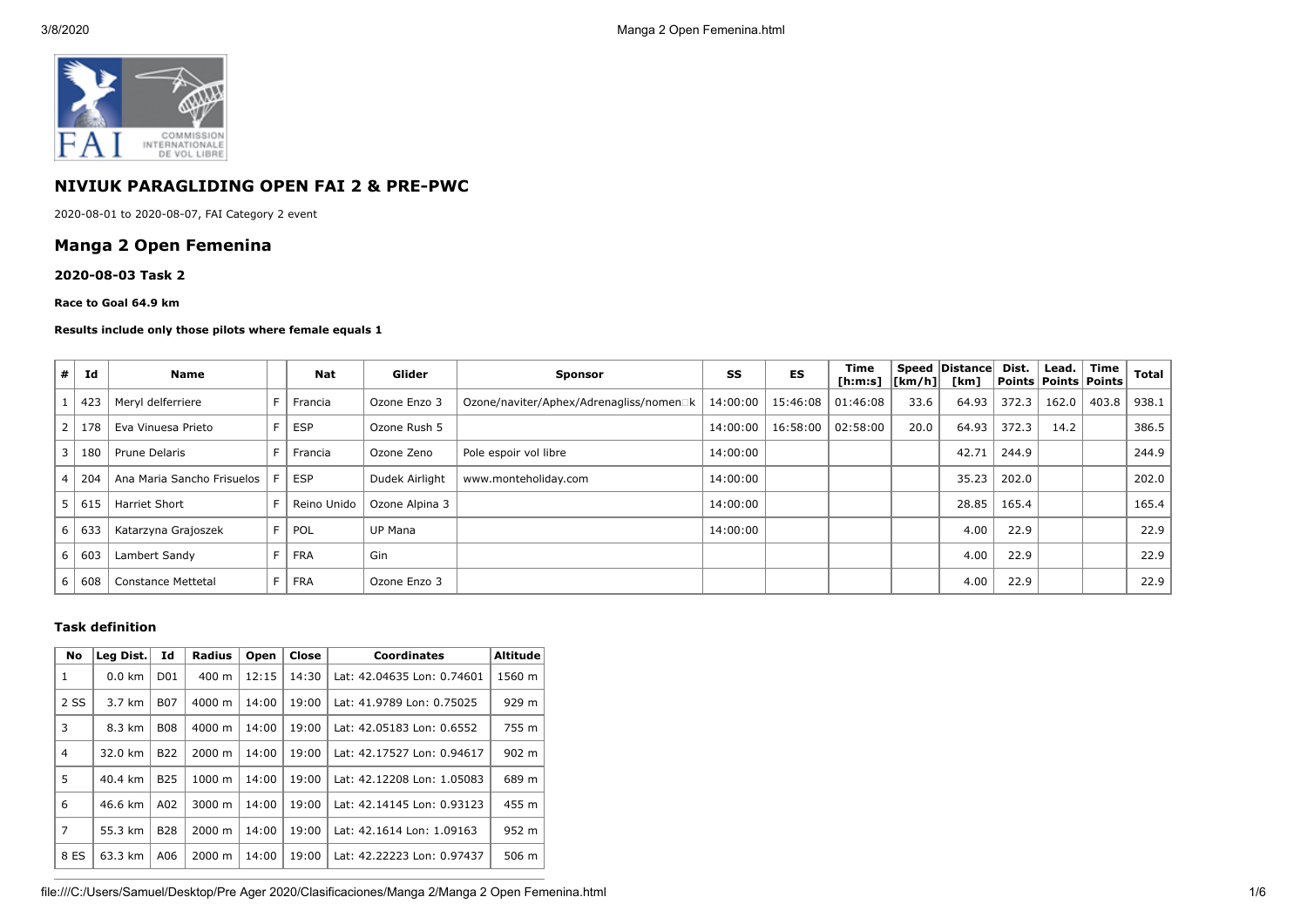3/8/2020 Manga 2 Open Femenina.html

|   | No $\vert$ Leg Dist. Id $\vert$ Radius $\vert$ Open $\vert$ Close |  |  | <b>Coordinates</b>                                                                                                     | Altitude |  |
|---|-------------------------------------------------------------------|--|--|------------------------------------------------------------------------------------------------------------------------|----------|--|
| 9 |                                                                   |  |  | $\frac{1}{1}$ 64.9 km $\vert$ A06 $\vert$ 400 m $\vert$ 14:00 $\vert$ 19:00 $\vert$ Lat: 42.22223 Lon: 0.97437 $\vert$ | 506 m    |  |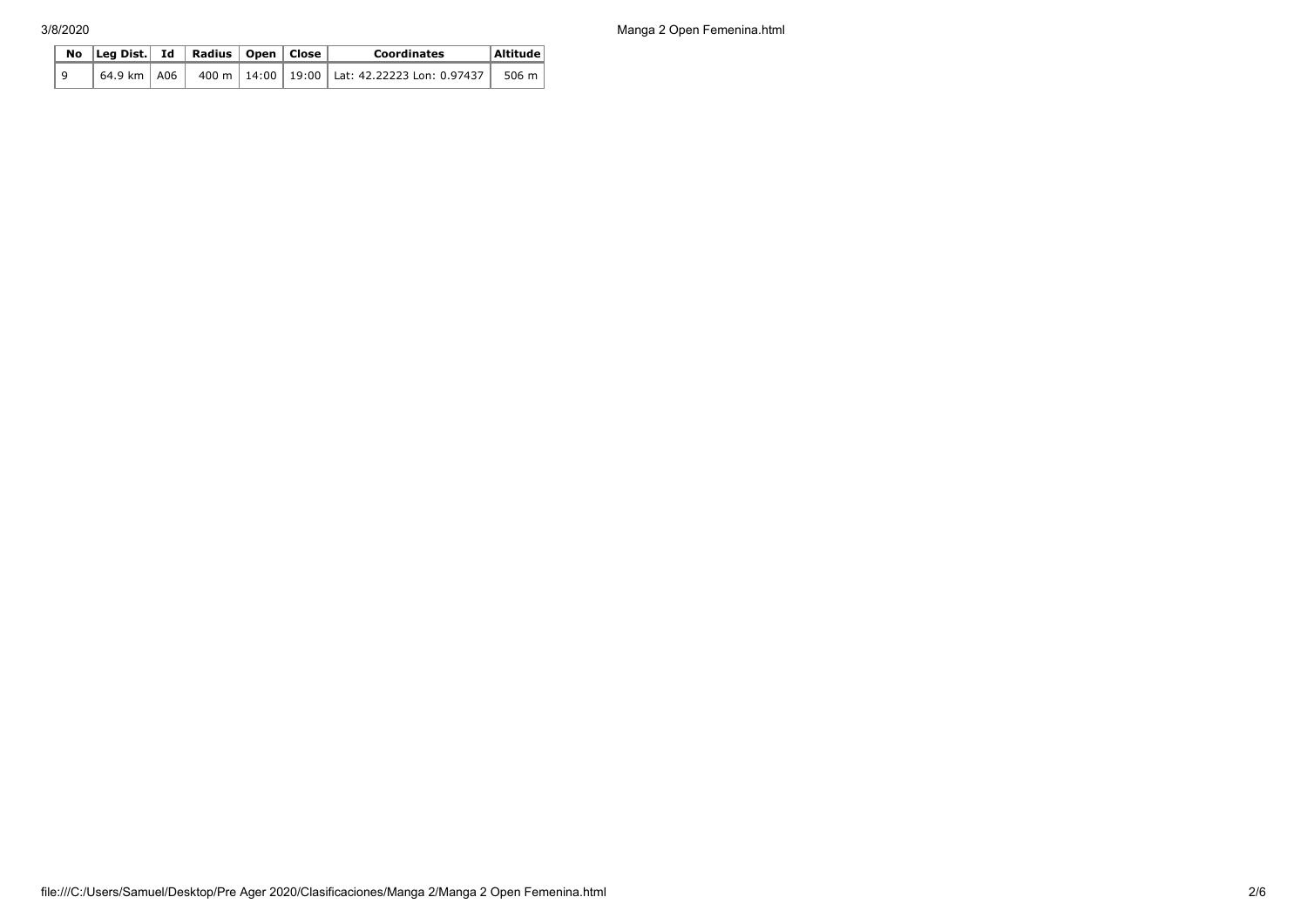**Pilots not yet processed (NYP)**

**Id Name**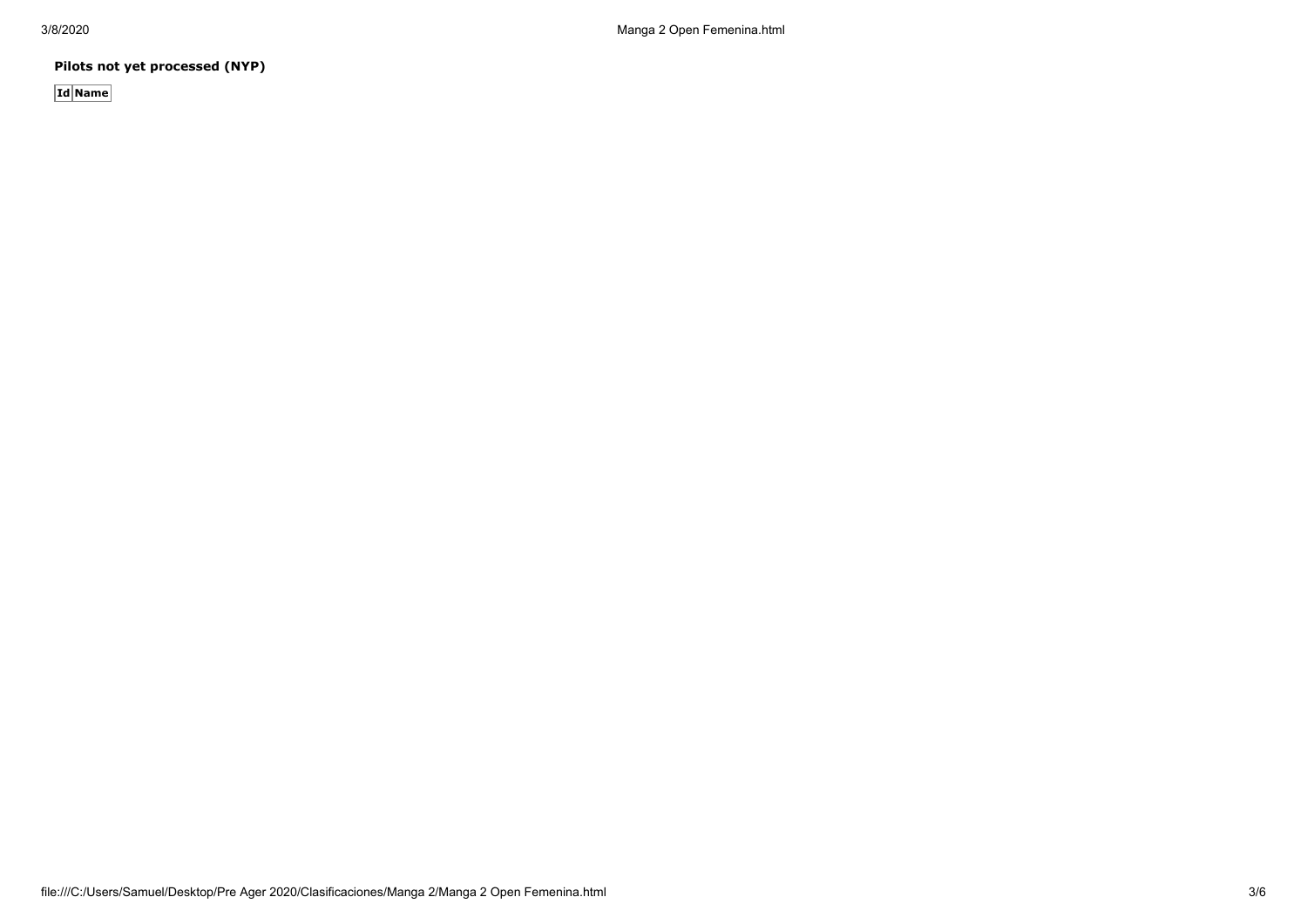### **Task statistics**

| param                           | value                     |
|---------------------------------|---------------------------|
| ss_distance                     | 59.431                    |
| task distance                   | 64.932                    |
| launch_to_ess_distance          | 63.332                    |
| no_of_pilots_present            | 102                       |
| no_of_pilots_flying             | 102                       |
| no_of_pilots_lo                 | 33                        |
| no_of_pilots_reaching_nom_dist  | 78                        |
| no_of_pilots_reaching_es        | 70                        |
| no_of_pilots_reaching_goal      | 69                        |
| sum_flown_distance              | 5495.558                  |
| best_dist                       | 64.932                    |
| best time                       | 1.6547                    |
| worst time                      | 2.9667                    |
| qnh_setting                     | 1013.25                   |
| no_of_pilots_in_competition     | 105                       |
| no_of_pilots_landed_before_stop | 0                         |
| sum_dist_over_min               | 5093.559                  |
| sum_real_dist_over_min          | 5093.559                  |
| sum_flown_distances             | 5495.558                  |
| best_real_dist                  | 64.932                    |
| last_start_time                 | 2020-08-03T14:00:00+02:00 |
| first_start_time                | 2020-08-03T14:00:00+02:00 |
| first_finish_time               | 2020-08-03T15:39:17+02:00 |
| max_time_to_get_time_points     | 2.9411                    |
| goalratio                       | 0.6765                    |
| arrival_weight                  | 0                         |
| departure_weight                | 0                         |
| leading_weight                  | 0.162                     |
| time_weight                     | 0.4657                    |
| distance_weight                 | 0.3723                    |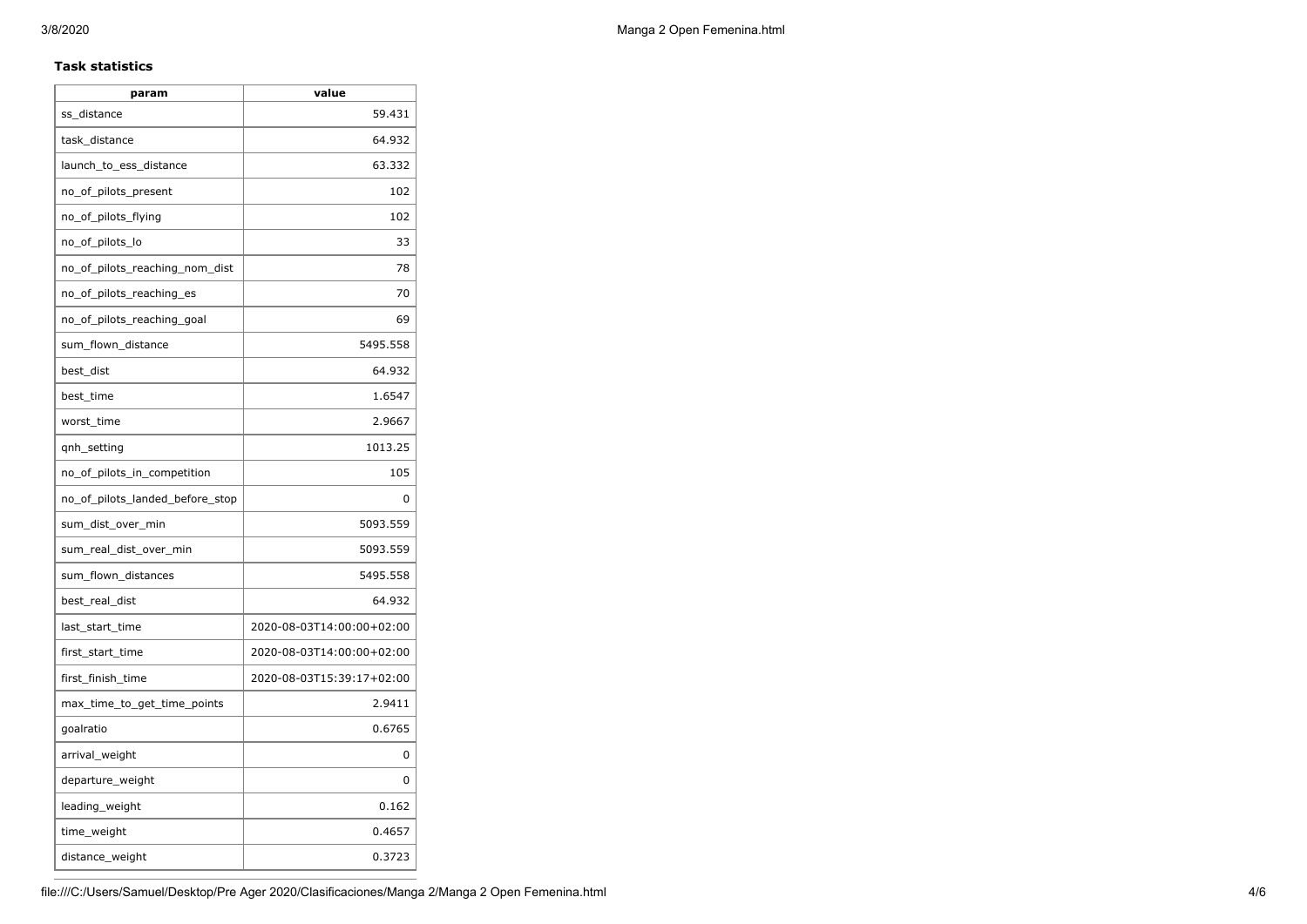| param                        | value        |
|------------------------------|--------------|
| smallest_leading_coefficient | 1.1131       |
| available_points_distance    | 372.3081     |
| available_points_time        | 465.6919     |
| available_points_departure   | O            |
| available points leading     | 162          |
| available_points_arrival     | <sup>0</sup> |
| time_validity                | 1            |
| launch_validity              | 1            |
| distance_validity            | 1            |
| stop_validity                | 1            |
| day_quality                  | 1            |
| ftv_day_validity             | 0.9911       |
| time_points_stop_correction  | ŋ            |

## **Scoring formula settings**

| param                                        | value        |
|----------------------------------------------|--------------|
| id                                           | GAP2020      |
| use_distance_points                          | 1            |
| use_time_points                              | 1            |
| use_departure_points                         | $\Omega$     |
| use_leading_points                           | 1            |
| use_arrival_position_points                  | 0            |
| use_arrival_time_points                      | 0            |
| time points if not in goal                   | 0            |
| jump_the_gun_factor                          | $\Omega$     |
| jump_the_gun_max                             | 0            |
| use_1000_points_for_max_day_quality          | 0            |
| normalize_1000_before_day_quality            | $\Omega$     |
| time_validity_based_on_pilot_with_speed_rank | $\mathbf{1}$ |
| bonus gr                                     | 4            |
| no_pilots_in_goal_factor                     | 0.8          |
| task_stopped_factor                          | 0.7          |